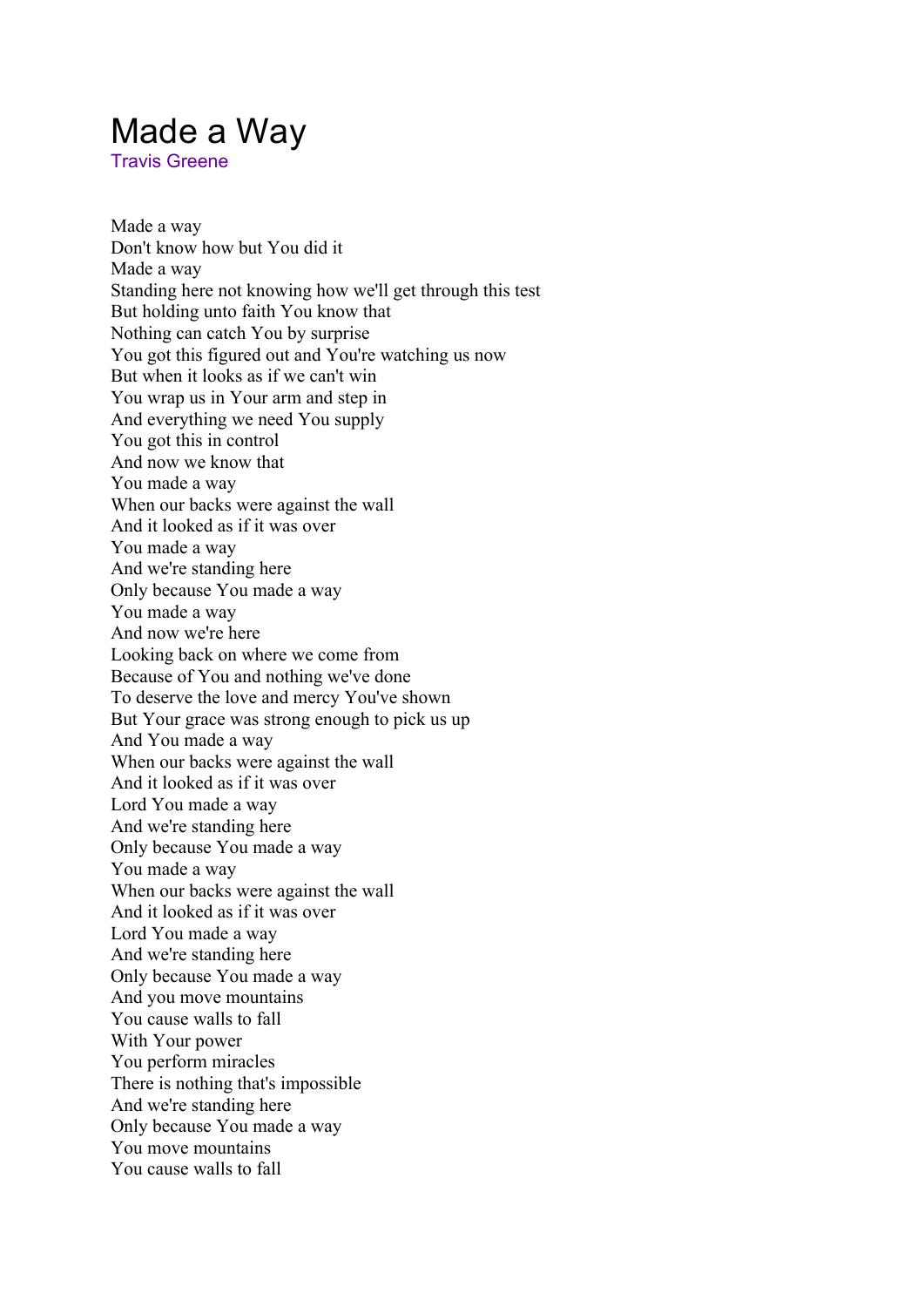With Your power Perform miracles There is nothing that's impossible And we're standing here Only because You made a way You move mountains You cause walls to fall With Your power Perform miracles There is nothing that's impossible And we're standing here Only because You made a way And we're standing here Only because You made a way And we're standing here Only because You made a way You made a way You made a way You made a way You made a way Don't know how but you did it Made a way Don't know how but you did it Made a way Don't know how but you did it Don't know how but you did it Don't know how but you did it Don't know how but you did it Don't know how but you did it Don't know why but I'm grateful Don't know why but I'm grateful Don't know why but I'm grateful Don't know why but I'm grateful Don't know why but I'm grateful Don't know why but I'm grateful And we're standing here Only because You made And we're standing here Only because You made a way And we're standing here Only because You made 'Cause You move mountains You move mountains You move mountains You move mountains And You cause walls to fall You cause walls to fall You cause walls to fall You cause walls to fall